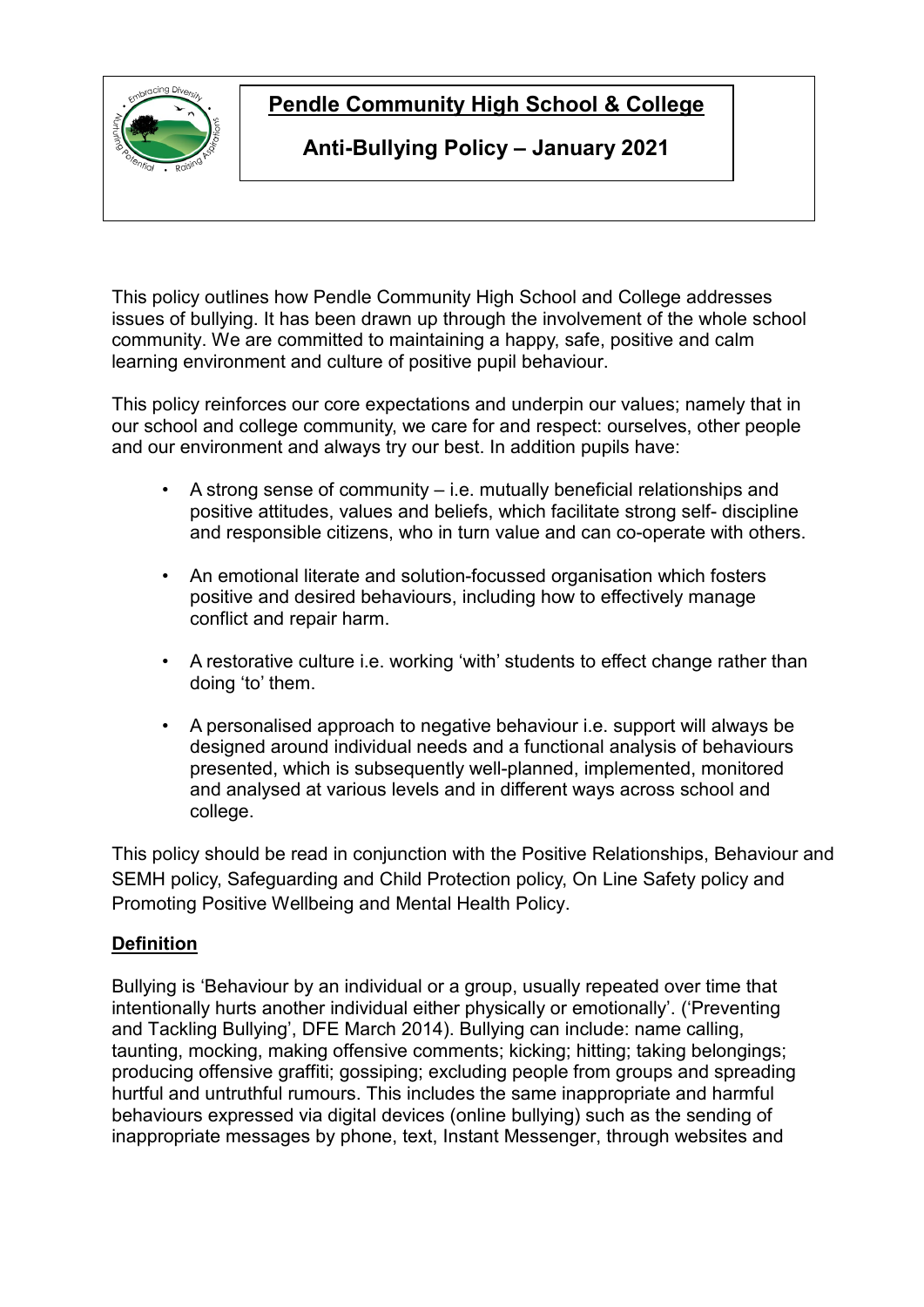social media sites and apps, and sending offensive or degrading images by mobile phone or via the internet.

#### **Aims and objectives**

Bullying is wrong and damages individual children. We prevent it, by maintaining a school ethos which reinforces our core expectations and underpin our values; namely that in our school and college community we care for and respect: ourselves, other people and our environment and always try our best and where bullying is regarded as unacceptable. We aim, as a school, to maintain a positive, safe and secure environment where all can learn without anxiety.

This policy identifies a consistent school response to any bullying incidents that may occur.

### **Forms of Bullying**

Bullying can happen to anyone. This policy covers all types of bullying including: bullying related to race, religion or culture, to SEND (Special Educational Needs or Disability). Bullying related to appearance or physical/mental health conditions, sexual orientation (homophobic bullying). Bullying of young carers, children in care or otherwise related to home circumstances, sexist, sexual and transphobic bullying. Bullying via technology –Online bullying.

#### **The role of governors**

The governing body supports the school's commitment to maintaining our positive culture and our values which reinforce our core expectations that, in our school and college community we care for and respect: ourselves, other people and our environment and always try our best.

#### **The role of the Headteacher**

It is the responsibility of the headteacher to implement the school anti-bullying strategy and to ensure that all staff (both teaching and non-teaching) are aware of the school policy and know how to deal with incidents of bullying. The headteacher reports to the governing body about the effectiveness of the anti-bullying policy.

#### **The role of staff**

Staff at PCHS &C regard all forms of bullying as serious and intervene to prevent incidents from taking place. They report any issues to a member of SLT9. Incidents are recorded on the Onwards and Upwards management information system along with details of the actions taken to address the issues. All staff follow statutory Guidance Keeping Children Safe in Education September 2020 and Guidance for Safer Working Practice May 2019 and the addendum April 2020.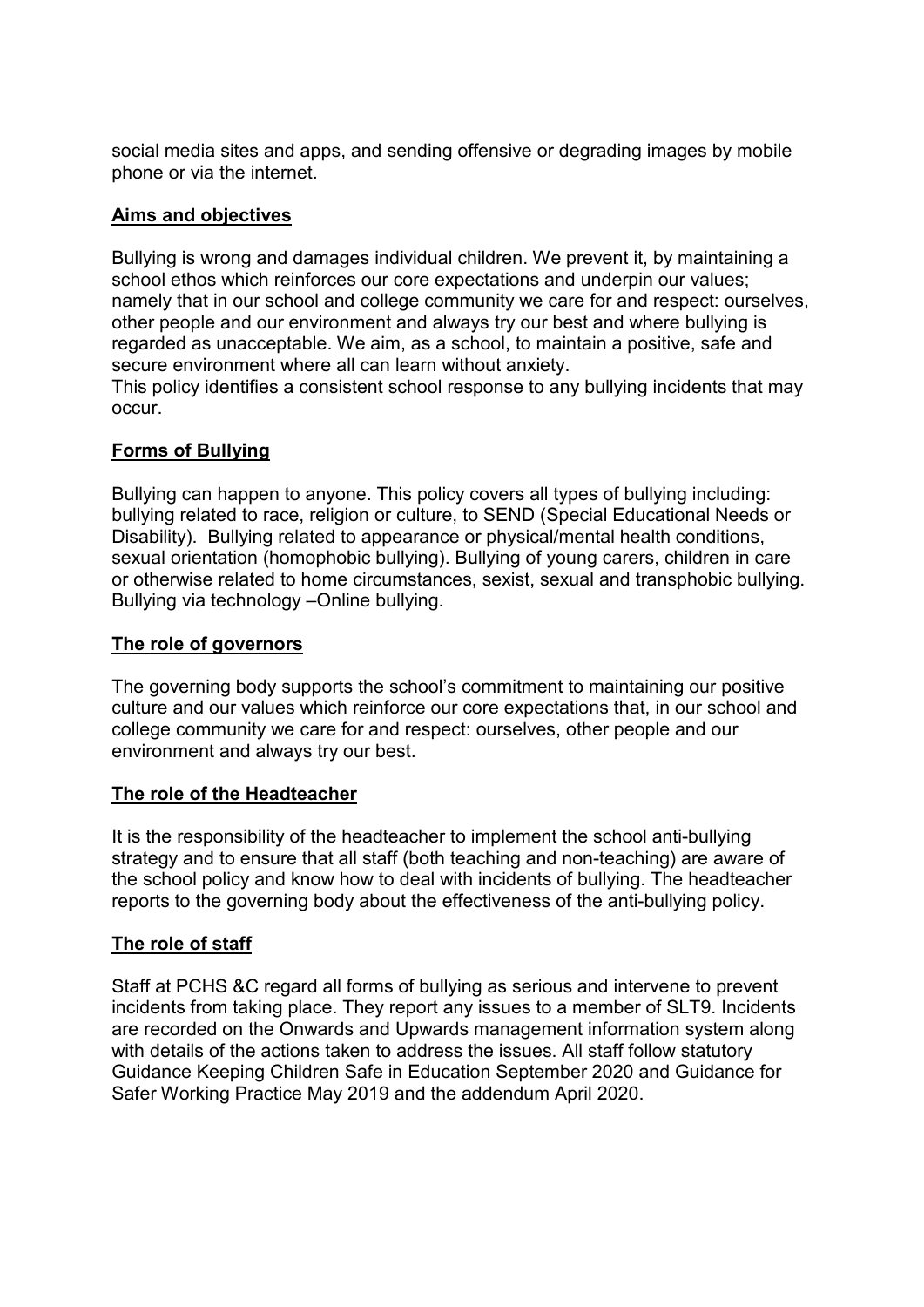#### **Involvement of Pupils**

We regularly canvas children and young people's views on the extent and nature of bullying. We ensure that all pupils know how to express worries and anxieties about bullying including the use of the Whisper report button on the website and through regular 'check in' and 'check out' circles in form time, as part of our restorative practice and principles. We involve pupils in assemblies, anti-bullying campaigns such as during national Anti – Bullying week and Safer Internet day. Anti – bullying issues are addressed within the PSHE curriculum.

#### **The role of Parents and Carers**

Parents and carers who are concerned that their child might be being bullied, or who suspect that their child may be the perpetrator of bullying, should contact the school. Parents and carers share responsibility with us, to support the school's commitment to maintaining our positive culture which reinforce our core expectations and underpin our values that, in our school and college community we care for and respect: ourselves, other people and our environment and always try our best.

#### **Links to legislation**

There are a number of pieces of legislation which set out measures and actions for schools in response to bullying as well as criminal law. These may include:

- The Equality Act 2010
- The Children Act 1989

#### **Supporting Organisations and Guidance**

- Anti-Bullying Alliance: [www.anti-bullyingalliance.org.uk](http://www.anti-bullyingalliance.org.uk/)
- Beat Bullying: [www.beatbullying.org](http://www.beatbullying.org/)
- Childline: [www.childline.org.uk](http://www.childline.org.uk/)
- DfE: 'Preventing and Tackling Bullying. Advice for Headteachers, staff and governing bodies', and 'Supporting children and young people who are bullied: advice for schools' March 2014: <https://www.gov.uk/government/publications/preventing-and-tackling-bullying>
- DfE: 'No health without mental health': [https://www.gov.uk/government/publications/no-health-withoutmental-health](https://www.gov.uk/government/publications/no-health-withoutmental-health-a-cross-government-outcomes-strategy)[a-cross-government-outcomes-strategy](https://www.gov.uk/government/publications/no-health-withoutmental-health-a-cross-government-outcomes-strategy)
- Education for a Connected world UK Council for Child Internet safety February 2018
- Mental Health and Behaviour in Schools Department for Education. nonstatutory guidance November 2018
- Teaching Online Safety in School June 2019 Department for Education. nonstatutory guidance